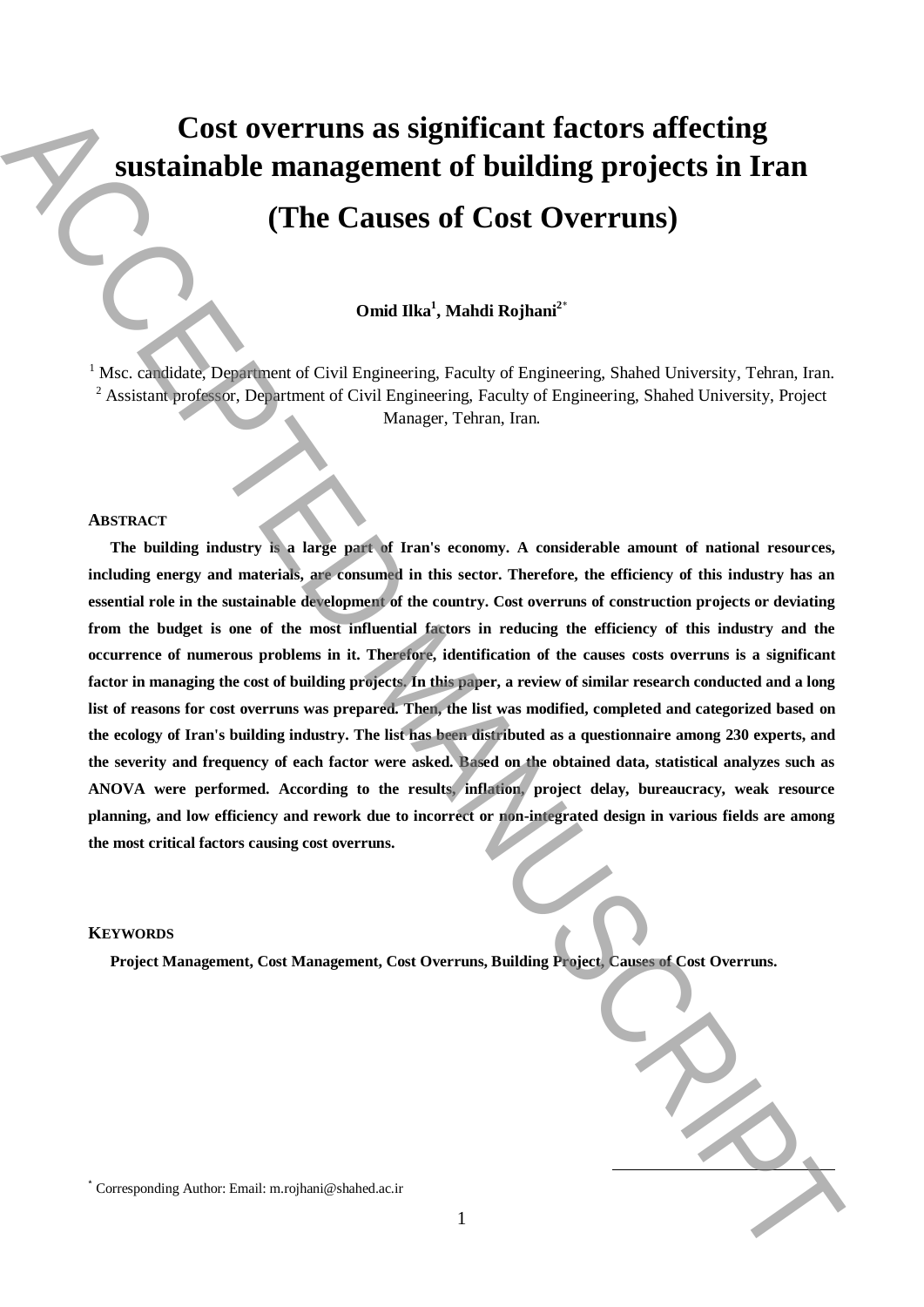#### **1. Introduction**

Global population growth is leading to increased demand for materials and energy. Due to the limited resources of materials and energy in the world, the concern of sustainable development as the optimal use of resources has been raised [1]. The construction industry in the world has always been one of the largest consumers of materials and energy and has a unique role in global economic growth [2]. Therefore, any factor that affects the building construction efficiency, can be considered as a sustainable development factor [3, 4]. According to the United Nations, until 2050 worldwide, the need to build buildings in urban areas about 1.5 times higher than what humans have built from the beginning. [5, 6].

One of the key performance indexes about success of project is the cost performance index. Increasing in the cost of project or deviating in planed budget, lead to effect on the sustainable development of the region [7, 8 and 2]. This paper by focusing on building construction, tried to identify the factors which increase in costs and also ranked them in terms of frequency, severity and importance. Based on the results of this study, it will be possible to take effective effort to remove barriers and achieve sustainable development in the building and housing sector by reducing costs and improving productivity [3, 4].

In 2020, Tshidavhu et al. studied the reasons of cost and schedule overruns in South Africa's energy megaprojects. The results revealed that slow client decision-making, shortages of skilled labor, inaccurate material estimating, unforeseen ground conditions, poor material planning, changes in scope of work on-site, contractual claims, variation orders and poor site management were the major causes of schedule and cost overruns [9]. In the same year, Sohu et al. studied about the factors of cost overruns in Pakistani construction projects and found the five main factors as follow: financial crisis faced by the client; mistakes in making proper estimation; faults in drawing; delay in getting approval from the client and poor planning by client [10]. In 2020, Chinda studied about factors affecting construction costs in Thailand by structural equation modelling approach. Lack of coordination, design management, and unclear client requirements are the three main factors in the pre-construction period and including site management, resources, labor capability and contract-related are the four main factors in the construction period [11]. In the study of Khan et al. In 2019, major factors that highly responsible for affecting of construction cost and time in Indian government projects were searched. Inflation, fluctuation in price of **1.** Interaction of the contract is contract in the contract in the client of the consultant groups of the contract in the contract in the contract in the consultant groups of the consultant groups of the consultant group

raw materials, increase in material prices, transportation cost has been introduced as the main factors of cost increase [12]. Al-Hazim et al.'s research in 2017, showed that Terrain and Weather conditions are the top factors causing completion delay and cost overrun in infrastructure projects in Jordan.

In this study, by focusing on building projects in Iran, which are completely different in ecology from even other construction projects in the Iran and the world, the main factors causing cost overruns will be identified.

#### **2. Methodology**

The goal of this study was to uncover the concept behind the reality of the phenomenon of construction cost overruns. Data gathering in an objective manner is essential for such studies. Generally, methodologies can be distinguished by two criteria: the purpose of study and the data gathering practice. This study was practical in purpose and used an analytical-descriptive data gathering approach. The data was gathered with the use of a carefully designed and structured questionnaire, the reliability and validity of which were confirmed by Cronbach's alpha (alpha =  $0.938$ ) and expert opinion, respectively.

This study was cross-sectional, meaning that each respondent filled out the questionnaire only once. This questionnaire was implemented in Google Form Platform and distributed among the relevant experts by contacting them in person or remotely, through email and Linked-in. The data was compiled in Microsoft Excel and preprocessed and prepared for statistical analysis using SPSS statistical tool kits.

The questionnaire was composed of an introductory note, demographic questions, and research-specific questions. The respondents were asked to evaluate each factor affecting delays using a severity index (SI) and frequency index (FI) on a discrete four-step scale (rarely  $= 1$ ; sometimes  $= 2$ ; often  $= 3$ ; always  $= 4$ , or low  $= 1$ ; moderate = 2; high = 3; extreme = 4). These measures were used to evaluate the significance of each factor separately and convolutionally through the importance index (IMPI).

The normality of data was confirmed using the Kolmogorov-Smirnov test. One-way ANOVA was used for normal variables and the Kruskal-Wallis test was used for non-normal variables. The results of each factor were compared in terms of frequency, severity, and importance. These results were then compared

2